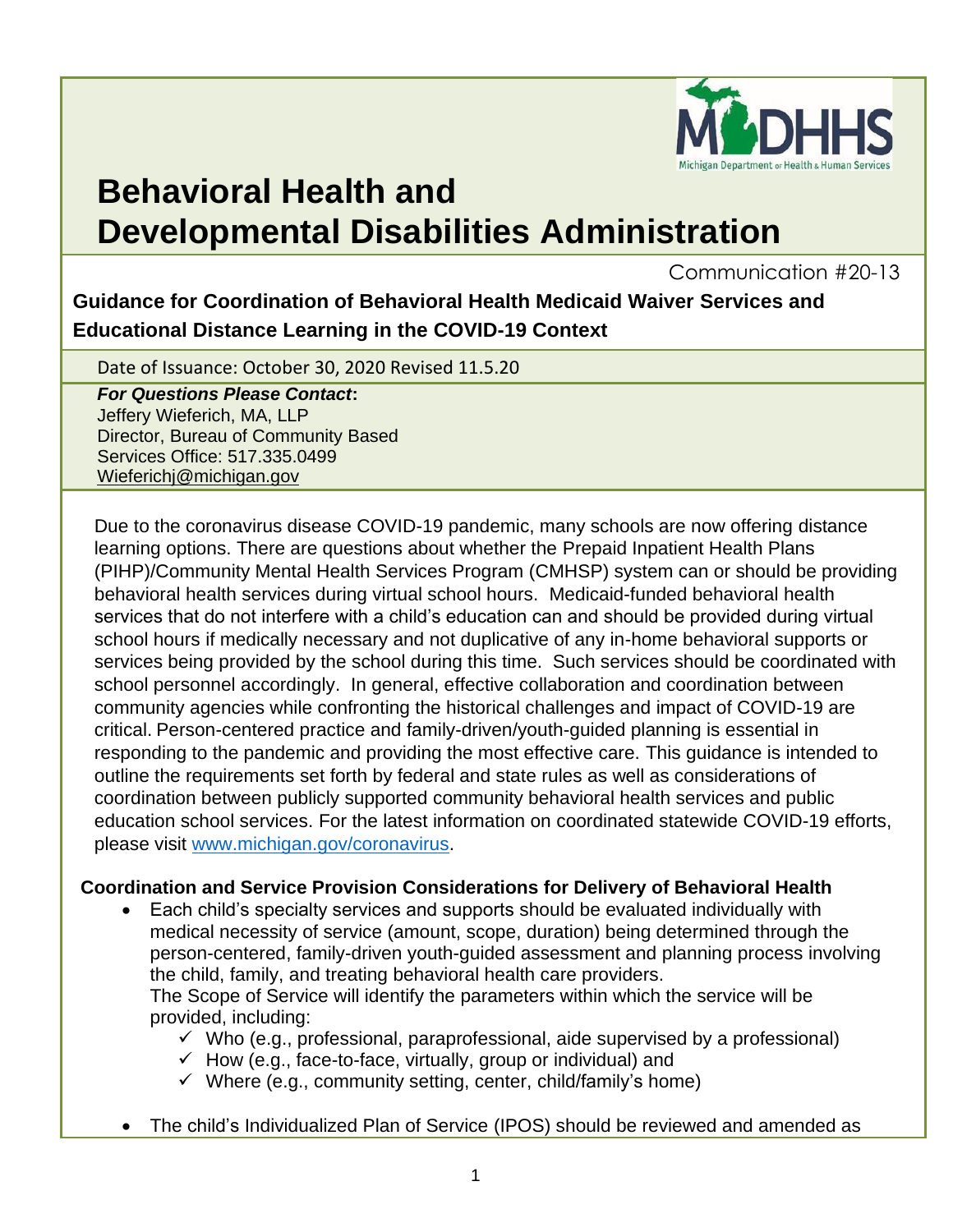necessary, to support families when they choose or are offered only distance learning options for their child. The family must be offered all available dispute resolution mechanisms throughout this collaboration.

- The family (supported by the case manager/coordinator/clinician) should receive the medically necessary services at the location (home, clinic, community) and mechanism (in person, telehealth) based on the families' preference. The family should be provided with a schedule of services that best meets their schedule because of the high degree of variability in distance learning including, self-study, watching class instruction recording at a variety of times, or live instruction. Coordination and collaboration with other publicly funded service systems (i.e. school/physical health/public programs/etc.) may require more frequent communication and updates to established behavioral health service schedules.
- The delivery of behavioral health services during virtual school hours should be based on the child's individual plan of service, including applicable goals, objectives, or procedures, and provided in coordination with the school (administrator, general educators, social worker or special education staff) accordingly.
- In addition to the provision of medically necessary behavioral health services by qualified Medicaid providers when children are participating in virtual school hours the provision of medically necessary behavioral health services, typically delivered by direct support professionals, such as community living supports (CLS), skill building, or respite should continue to be provided to address behavioral health needs. Many behavioral health services can now be offered via telemedicine and are encouraged to be provided in the home or community.

#### **MDHHS Contract and Policy Overview**

The PIHPs and their CMHSP affiliates are responsible to provide Medicaid-covered services and supports approved by the Centers of Medicare & Medicaid (CMS) for children and adults with serious mental illness, serious emotional disturbance, co-occurring and substance-use disorders, intellectual and developmental disabilities, including autism spectrum disorder (ASD) in order to fulfill the obligations of their contract, including but not limited to collaboration and coordination with community agencies.

## • **Contract 7.2 Collaboration with Community Agencies**

PIHPs and their provider network must work closely with local public and private community-based organizations and providers to address prevalent human conditions and issues that relate to a shared customer base to provide a more holistic health care experience for the individual. Such agencies and organizations may include local health departments, local MDHHS offices, school systems, and Michigan Rehabilitation Services. Local coordination and collaboration with these entities will make a wider range of essential supports and services available to the individuals PIHPs serve. PIHPs will coordinate with these entities through participation in multi-purpose human services collaborative bodies, and other similar community groups.

#### • **Michigan Medicaid State Plan**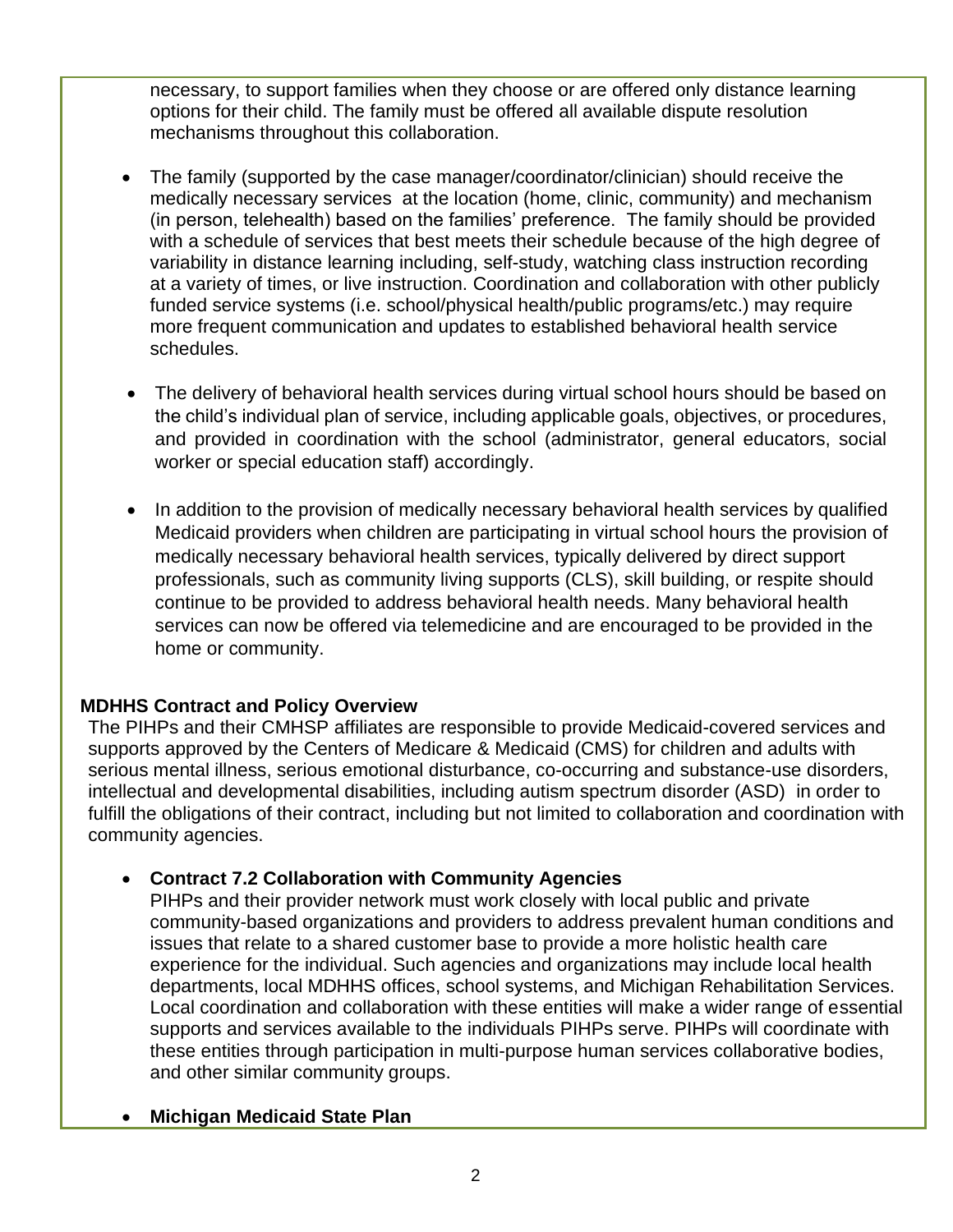Definition of services (42 CFR 440.169): Targeted [case management services](https://www.michigan.gov/documents/mdhhs/Behavioral_Health_Targeted_Care_Management_Update_MI_SPA_Approval_19-0007_667775_7.pdf) are defined as services furnished to assist individuals, eligible under the State Plan, in gaining access to needed medical, social, educational, and other services. Targeted Case Management includes the following assistance:

- $\checkmark$  Comprehensive assessment and periodic reassessment of individual needs, to determine the need for any medical, educational, social or other services.
- $\checkmark$  Development (and periodic revision) of a specific care plan that is based on the information collected through the assessment that specifies the goals and actions to address the medical, social, educational, and other services needed by the individual
- The PIHP Specialty Services and support requirements are outlined in the Behavioral Health and Intellectual and Developmental Disability Supports and Services chapter of the MDHHS **Medicaid Provider Manual (MPM).** The MDHHS Medicaid Provider Manual can be accessed on the MDHHS website at [www.michigan.gov/medicaidproviders.](http://www.michigan.gov/medicaidproviders)
- MPM Section 16 is applicable to all PIHP programs/provider requirements and pertains to beneficiaries with mental illness and/or developmental disabilities.
	- ✓ The School-Based Services (SBS) policy requires cooperative agreements between the PIHP and the SBS provider. These agreements are not changed by the policies in this chapter. Any required releases of information are part of the existing requirements of the SBS provider.
	- $\checkmark$  The quality assurance standards for SBS also requires the coordination of care with other human service agencies where appropriate, including local public health departments, community mental health agencies and the beneficiary's physician or managed care providers.
	- $\checkmark$  When a beneficiary receives active treatment from a SBS provider, the services must be coordinated with the PIHP. If the PIHP provides mental health services for a special education student with serious emotional disturbance or a developmental disability, **PIHP must coordinate** such services and information with special education and other human services agencies serving the student.
- §1915 ([c\) Habilitation Supports Waiver](https://www.michigan.gov/documents/mdhhs/HSW_Renewal_Application_662990_7.pdf) and §1915 (i) [state plan/1115](https://www.michigan.gov/documents/mdhhs/Behavioral_Health_1915i_MI_SPA_Approval_19-0006_667776_7.pdf) Authorities
	- **Community Living Supports:** These supports may serve to reinforce skills or lessons taught in school, therapy, or other settings. For children and adults up to age 26 who are enrolled in school, *CLS services are not intended to supplant services provided in school or other settings.* (i.e. virtual/online school)
	- **Pre-Vocational Services** (HSW) Beneficiaries who are still attending school may receive prevocational training and other work-related transition services through the school system and may also participate in prevocational services *designed to complement and reinforce the skills being learned in the school program during portions of their day that are not the educational system's responsibility*, e.g., after school or on weekends and school vacations.
	- **Skill Building** (1915(i) state plan): Skill-building service component(s) needed for each individual are documented, coordinated, and non-duplicative of other services otherwise available under a program funded under section 110 of the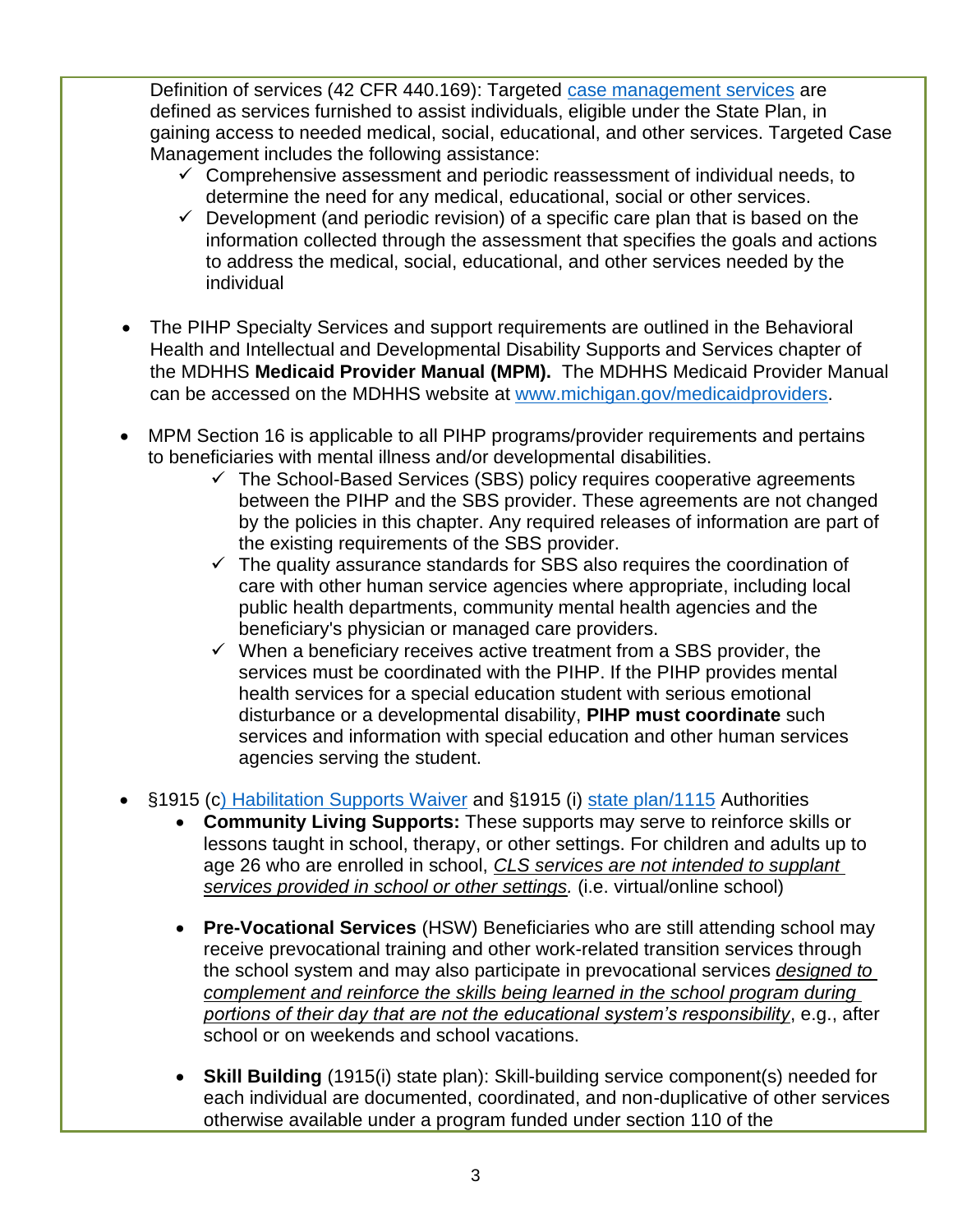Rehabilitation Act of 1973 or the IDEA (20 U.S.C. 1401 et seq.).

- §1915 (c) Waiver Authority: [Children's Waiver Program](https://www.michigan.gov/documents/mdhhs/CWP_Renewal_Application_662989_7.pdf) & [Children with SED](https://www.michigan.gov/documents/mdhhs/SEDW_Renewal_Application_662993_7.pdf)
	- **Community Living Supports:** These supports may serve to reinforce skills or lessons taught in school, therapy or other settings, but are *not intended to supplant services provided in school or other setting. (*i.e. virtual/online school)
- Early and Periodic Screening, Diagnostic, and Treatment Services (EPSDT)
	- [Behavioral Health Treatment/](https://www.michigan.gov/documents/mdhhs/MI_SPA_Approval_15-0010_512801_7.pdf)**Applied Behavior Analysis (ABA):** BHT services are available for Medicaid beneficiaries diagnosed with ASD and are provided for all levels of severity of ASD. The behavioral intervention should be provided at an appropriate level of intensity in an appropriate setting(s) within their community for an appropriate period of time, depending on the needs of the child and their parents/guardians. Clinical determinations of service intensity, setting(s), and duration are designed to facilitate the child's goal attainment. These supports may serve to reinforce skills or lessons taught in school, therapy, or other settings, but are not intended to supplant services provided in school or other settings. Each child's IPOS must document that these services do not include special education and related services defined in the Individuals with Disabilities Education Act (IDEA) that are available to the child through a local education agency.

# **MDHHS Medicaid School Based Services and Child Care Information and Resources**

- 1. Medicaid School Services Program [Website](https://www.michigan.gov/mdhhs/0,5885,7-339-71551_2945_42542_42543_42546_42551-151025--,00.html)
- 2. Medicaid Provider Manual School-Based Services Chapter [PDF](file:///C:/Users/vandenbergm/AppData/Local/Microsoft/Windows/INetCache/Content.Outlook/1INTBVR4/Medicaid%20Provider%20Manual-SBS%20Chapter.pdf)
- 3. MDHHS Medicaid [MSA 19-26](https://www.michigan.gov/documents/mdhhs/MSA_19-26_667170_7.pdf)
- 4. Medicaid Administrative Claiming [Information](https://www.medicaid.gov/medicaid/financial-management/medicaid-administrative-claiming/index.html)
- 5. Child Care [Assistance](https://www.michigan.gov/mdhhs/0,5885,7-339-71547_73804---,00.html)

## **Michigan Department of Education Information and Resources**

- 1. MDE COVID-19 [Information and Resources](https://www.michigan.gov/mde/0,4615,7-140-37818_53456---,00.html)
- 2. Michigan Return to School [Mental Health Toolkit](https://www.mireturntoschooltoolkit.com/)
- 3. MDE [Early Learners and Care](https://www.michigan.gov/mde/0,4615,7-140-63533---,00.html) and [COVID-19 Information](https://www.michigan.gov/mde/0,4615,7-140-63533_99566---,00.htmll)
- 4. MDE Office of Special Education email [mde-ose@michigan.gov](mailto:mde-ose@michigan.gov)